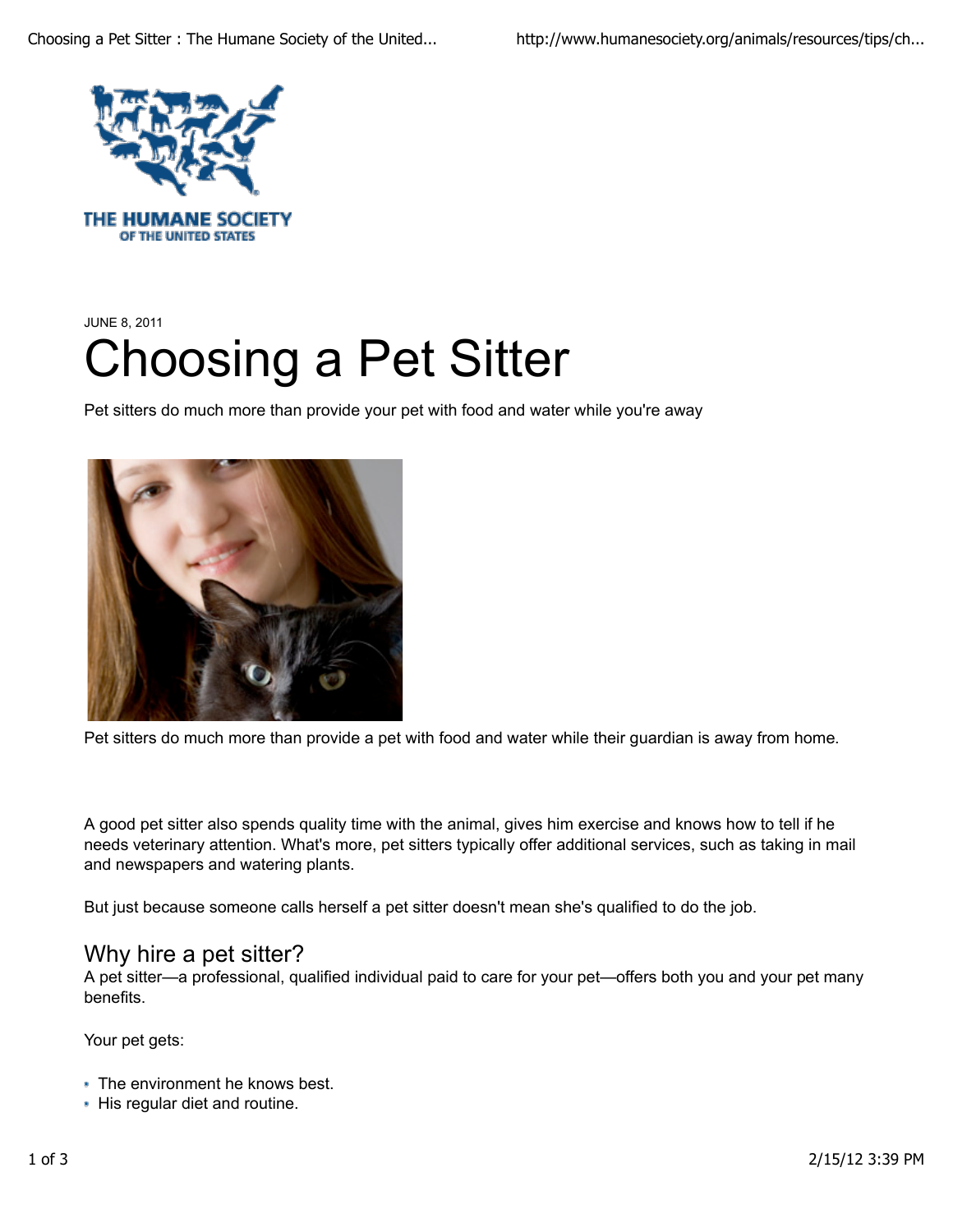- Relief from traveling to and staying in an unfamiliar place with other animals (such as a boarding kennel).
- Attention while you're away.

You get:

Happier friends and neighbors, who aren't burdened with caring for your pet.

- The peace of mind that comes from knowing that your pet is being cared for by a professional.
- Someone to bring in your newspaper and mail so potential burglars don't know you're away.
- Someone who will come to your home so you don't have to drive your pet to a boarding kennel.
- Other services provided by most pet sitters, such as plant watering and pet grooming.

#### Where do I find a pet sitter?

Start with a recommendation from a friend, neighbor, veterinarian, humane society or dog trainer. Check online or in the Yellow Pages under "Pet Sitting Services." You can also contact the National Association of Professional Pet Sitters (856-439-0324) or Pet Sitters International (336-983-9222).

## What should I look for?

It's important to learn all you can about a prospective pet sitters' qualifications and services. Before selecting a pet sitter, interview the candidates over the phone or at your home. Find out the following:

Can the pet sitter provide written proof that she has commercial liability insurance (to cover accidents and negligence) and is bonded (to protect against theft by a pet sitter or her employees)?

What training has the pet sitter completed?

Will the pet sitter record notes about your pet—such as his likes, dislikes, fears, habits, medical conditions, medications, and routines?

- Is the pet sitter associated with a veterinarian who can provide emergency services?
- What will happen if the pet sitter experiences car trouble or becomes ill? Does she have a backup?
- Will the pet sitter provide related services such as in-home grooming, dog walking, dog training and play time?
- Will the pet sitter provide a written service contract spelling out services and fees?

If the pet sitter provides live-in services, what are the specific times she agrees to be with your pet? Is this detailed in the contract?

How does your pet sitter make sure that you have returned home?

Will the pet sitter provide you with the phone numbers of other clients who have agreed to serve as references?

Even if you like what you hear from the pet sitter and from her references, it's important to have the prospective pet sitter come to your home to meet your pet before actually hiring her for a pet-sitting job. Watch how she interacts with your pet—does your pet seem comfortable with the person? If this visit goes well, start by hiring the pet sitter to care for your pet during a short trip, such as a weekend excursion. That way, you can work out any problems before leaving your beloved pet in the pet sitter's care for longer periods.

## Helping the pet sitter and your pet

Of course, even the most trustworthy, experienced pet sitter will have trouble if you haven't also kept your end of the bargain. Here are your responsibilities:

- Make reservations with your pet sitter early, especially during holidays.
- Ensure your pet is well socialized and allows strangers to handle him.
- Affix current identification tags to your pet's collar.
- Maintain current vaccinations for your pet.